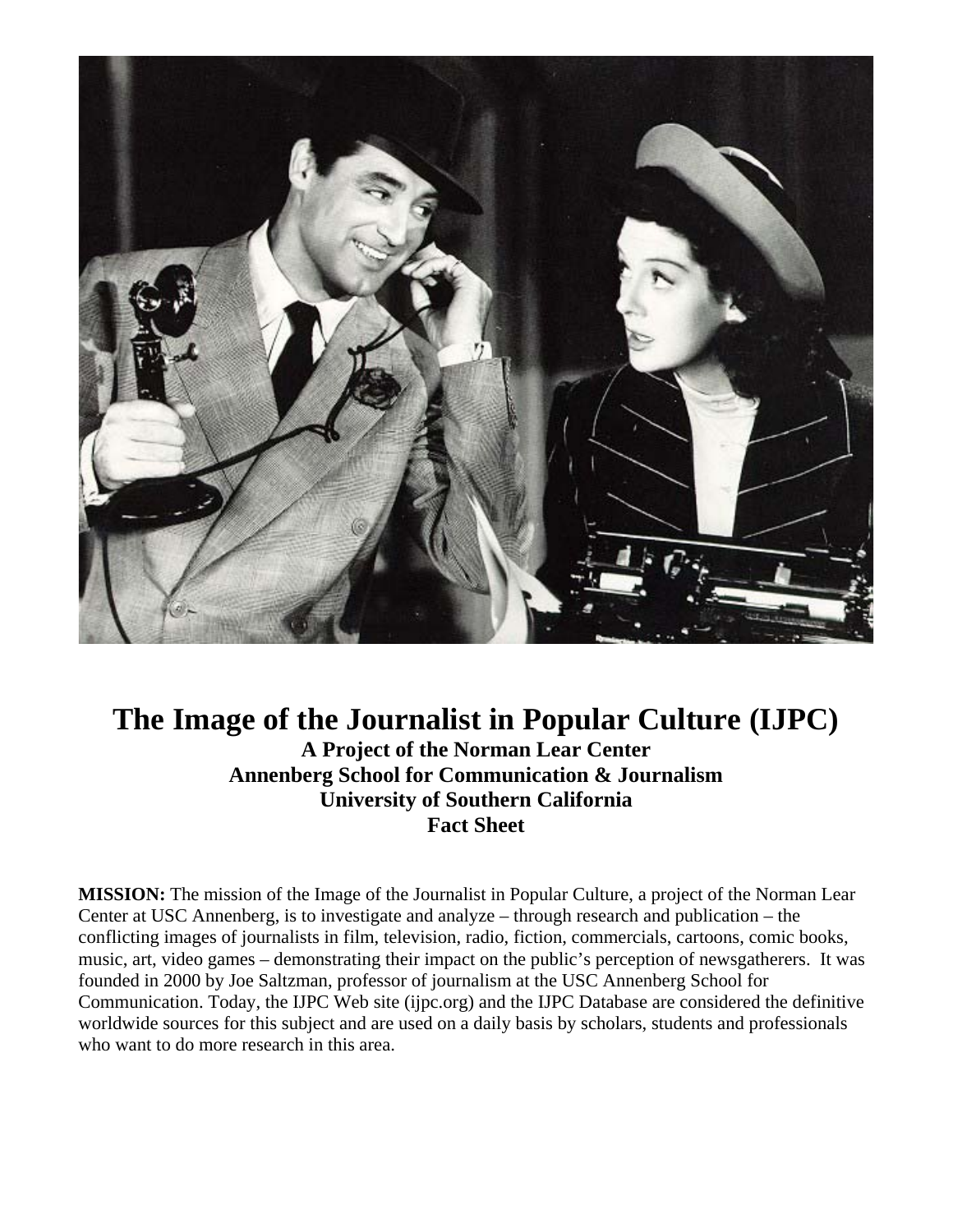**IJPC ASSOCIATES:** There are 250 IJPC Associates representing 150 academic institutions throughout the world. The diverse membership includes major media foundations, such as The Freedom Forum, Knight Foundation, Newseum, Project for Excellence in Journalism; major media, such as Canadian Broadcasting Corporation, Public Broadcasting's KCRW Radio, and the Times-Standard newspaper in Eureka, and even high schools. But it is the academic community that constitutes the greatest part of the membership.

Our list of international and domestic universities is an impressive one, including American University, Andrews University, Arizona State University, Ball State University, Boston College, Brady University, Brigham Young University, Brown University, Brunel University West London, Buffalo State College, California State University at Fullerton, California State University at Long Beach, California State University at Sacramento, Central Connecticut State University, Central Michigan University, Central State University, City College of San Francisco, City University in Seattle, College of Management in Israel, Colorado State University, Columbia College in Chicago, Daytona Beach Community College, De Anza College, Deakin University, Delaware State University, Eastern Illinois, El Pais in Spain, Elon University, Emerson College, Fielding University, Florida A&M University, Florida International University, George College and State University, Goshen College, Hampshire College, Hoftra University, Honolulu Community College, Hood College, Indiana University, Interamerican University, Kent State University, Kutztown University, Lasell College in Massachusetts, Louisiana State University, Marist College, McNeese State University, Middle Tennessee State University, Missouri University, Monosh University in Australia, Nanyang Technological University in Singapore, Napier College in Scotland, New York Institute of Technology, New York University, Northwestern University, Northeastern University, Occidental College, Ohio University, Oklahoma Baptist University, Pennsylvania State University, Point Park University, Purdue University, Quinnipiac University, Radford University, Randolph-Mason College, Regis University, Robert Morris University, Roxie New College Film Center, Ryerson University in Canada*,* Rutgers University, San Diego State University, Saint Xavier University, Sapir Academic College, Southern Adventist University in Tennessee, Southern Illinois University at Carbondale, Southern Oregon University, Stonehill College, Staffordshire University in England, Suny, New Paltz University, SUNY-Oswego University, Syracuse University, Texas A&M University, Texas Christian University (TCU), Texas Tech University, Thiel College, La Trobe University in Australia, Truman State University, Tulane University, Universita Sacesiana in Italy, Universidad Panamericana, University College Falmouth-England, University of Alabama, University of Alaska, University of Arkansas, University of Arizona, University of Augsburg in Germany, University of British Columbia, University of California at Berkeley, University of California at Los Angeles (UCLA), University of Colorado at Boulder, University of Florida, University of Hartford. University of Hawaii, University of Hong Kong, University of Idaho, University of Illinois, University of Kansas, University of Lincoln, University of Louisiana at Lafayette, University of Maryland, University of Massachusetts, University of Massachusetts at Amherst, University of Miami, University of Minnesota, University of Mississippi, University of Missouri at Columbia, University of North Carolina at Chapel Hill, University of North Florida, University of Northern Colorado, University of Oklahoma*,* University of Oregon, University of Pennsylvania, University of Queensland in Australia, University of San Francisco, University of South Alabama, University of South Carolina, University of South Florida, University of Southern California, University of Texas at Austin, University of Toledo, University of Tulsa, University of Utah, University of Wisconsin, University of York in the United Kingdom, Utah State University, Utica College, Wagner College, Washington & Lee University, Western Illinois University, Western Kentucky University, Western Washington University, Westminster College, Wichita State University, Wilfrid Laurier University in Canada, Zayed University, UAR.

**IJPC DATABASE:** The revised and updated **The Image of the Journalist in Popular Culture (IJPC) Database©** includes more than **75,500** items on journalists, public relations practitioners and media in: Television (27,000 items); Films (19,500 movies, movies made for TV and miniseries); Fiction (12,300 novels, 1,550 short stories, 500 plays and 200 poems); Radio (2,900 items); Cartoons, Comic Books & Comic Strips (5,900 items); Non-Fiction (Documentaries, News, Sports, 3,150 items); Radio (2,900 items); Humor (710 items); Commercials (350 items); Games (140 items); Early References (120 items); Music (Songs-Compositions, 95 items); Internet-Websites (90 items), Art (40 items); The IJPC Database includes **print journalists** (from large urban newspapers to small country weeklies, including editors, reporters, photojournalists, correspondents, columnists, publishers, newsboys), **broadcast journalists** (from networks to local stations including reporters, anchors, correspondents, producers, writers, technical personnel, news directors, station owners, network executives and management), **public relations practitioners** (from press agents to publicists), and the **news media** (anonymous reporters who show up in countless films and television movies ranging from press conferences to packs of reporters shouting questions or chasing after the main character to individual reporters asking questions). The Database can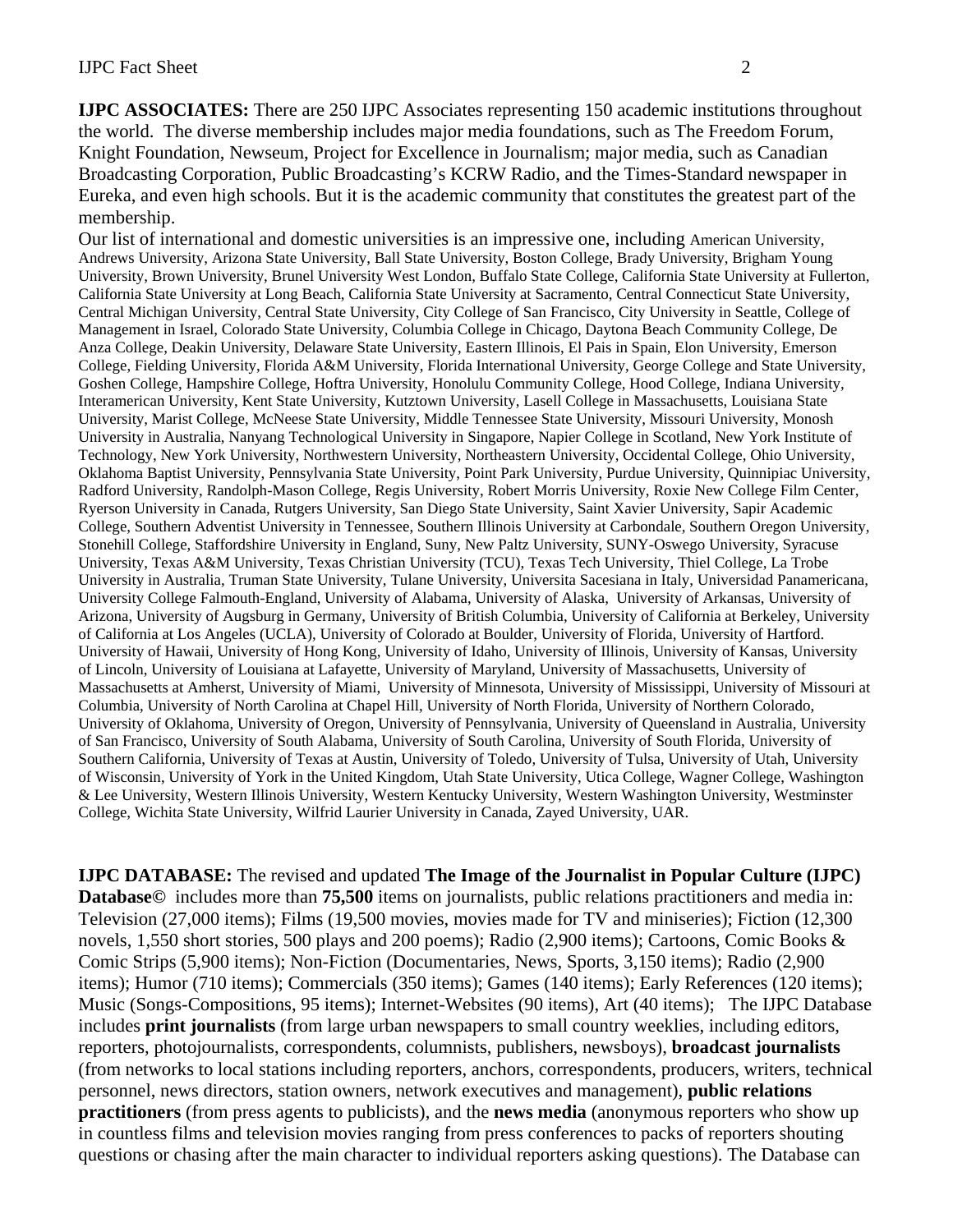## **IJPC** Fact Sheet 3

be referenced by year, title, type, occupation and author. As one scholar put it, "I don't see how anyone can write anything in this field without referring to the database. There is nothing like it and it is an indispensable reference."

**THE IJPC WEB SITE (ijpc.org):** The IJPC Web site is designed to collect all material on the subject and to bring scholars, professionals, and students together to share ideas and research. The IJPC Headlines on the front page alert visitors to important developments in the field. The key areas of the Web site include The IJPC Journal, a peer-reviewed, refereed journal, the Student Research Papers featuring original research by graduate students throughout the world, and the Resources page, which includes the latest IJPC Research Materials on Film, Television and Fiction with recommended books, articles and Web sites. This section includes original articles and selected reprints as well as a bibliography of key sources in the field, offering a wealth of information to the scholar. It is divided into several areas by subject: Popular Culture, Films, Television, Novels and Short Stories, Poetry, Public Relations, Art and Photography, Comic Books, Music.

**THE IJPC JOURNAL** is an online academic journal that adheres to the highest standards of peer review. The founding editors are Matthew C. Ehrlich, *University of Illinois at Urbana-Champaign;*  Sammye Johnson, *Trinity University;* Joe Saltzman, *University of Southern California*. Editorial Board members are: Maurine H. Beasley, *University of Maryland;* Bonnie S. Brennen, *Temple University;* Mary-Lou Galician, *Arizona State University;* Howard Good, *SUNY New Paltz;* Loren Ghiglione, *Northwestern University;* Norma Fay Green, *Columbia College Chicago;* Richard R. Ness, *Western Illinois University;* Radhika Parameswaran, *Indiana University;* Karen Miller Russell, *The University of Georgia;* Barbie Zelizer, *University of Pennsylvania.* Its purpose is to further the mission of the Image of the Journalist in Popular Culture Project. The IJPC Journal is an interdisciplinary journal that, while centered on journalism, is open to contributions from many disciplines and research approaches using a variety of methods and theoretical perspectives. Original investigation is expected, as well as clear, lucid writing and presentation.

**THE IJPC STUDENT RESEARCH PAPERS:** Research papers on IJPC topics never before explored. It includes the first USC Annenberg School of Journalism IJPC Thesis on "Law & Disorder: The Image of the Journalist in Television's *Law & Order* Series" by Caley K. Cook. Editor: Matthew C. Ehrlich, professor of journalism at the University of Illinois.

**THE IJPC COLLECTION** grows on a daily basis and now includes more than 12,000 DVD discs and videotapes, more than 5,000 hours of audiotapes and MP3 files, more than 8,500 novels, short stories, plays and poems (the largest collection of novels and short stories featuring journalists ever assembled), scripts, research materials, articles, art works and other artifacts. IJPC Associates may order material from the IJPC Collection ranging from out-of-print novels to rare short stories to films, TV and radio programs and commercials not available anywhere else, to comic books, comic strips, musical selections and other areas of popular culture.

**IJPC VIDEOS:** The IJPC Videos are edited collections of film and television clips illustrating different facets of the subject. Most were created in conjunction with IJPC AEJMC panels over the last seven years. They are unique collections never before available. The IJPC videos are:

• The 2009 IJPC Associates Premium DVD, *The Image of the Gay Journalist in Movies and Television, 1929 to 2009,* a three-disc, 4:42:29 video compilation with 123 movie and television clips tracing the history of the gay journalist in the  $20<sup>th</sup>$  and  $21<sup>st</sup>$  centuries. Included is also a special supplement on *The Image of the Gay Public Relations Practitioner in Movies and Television.*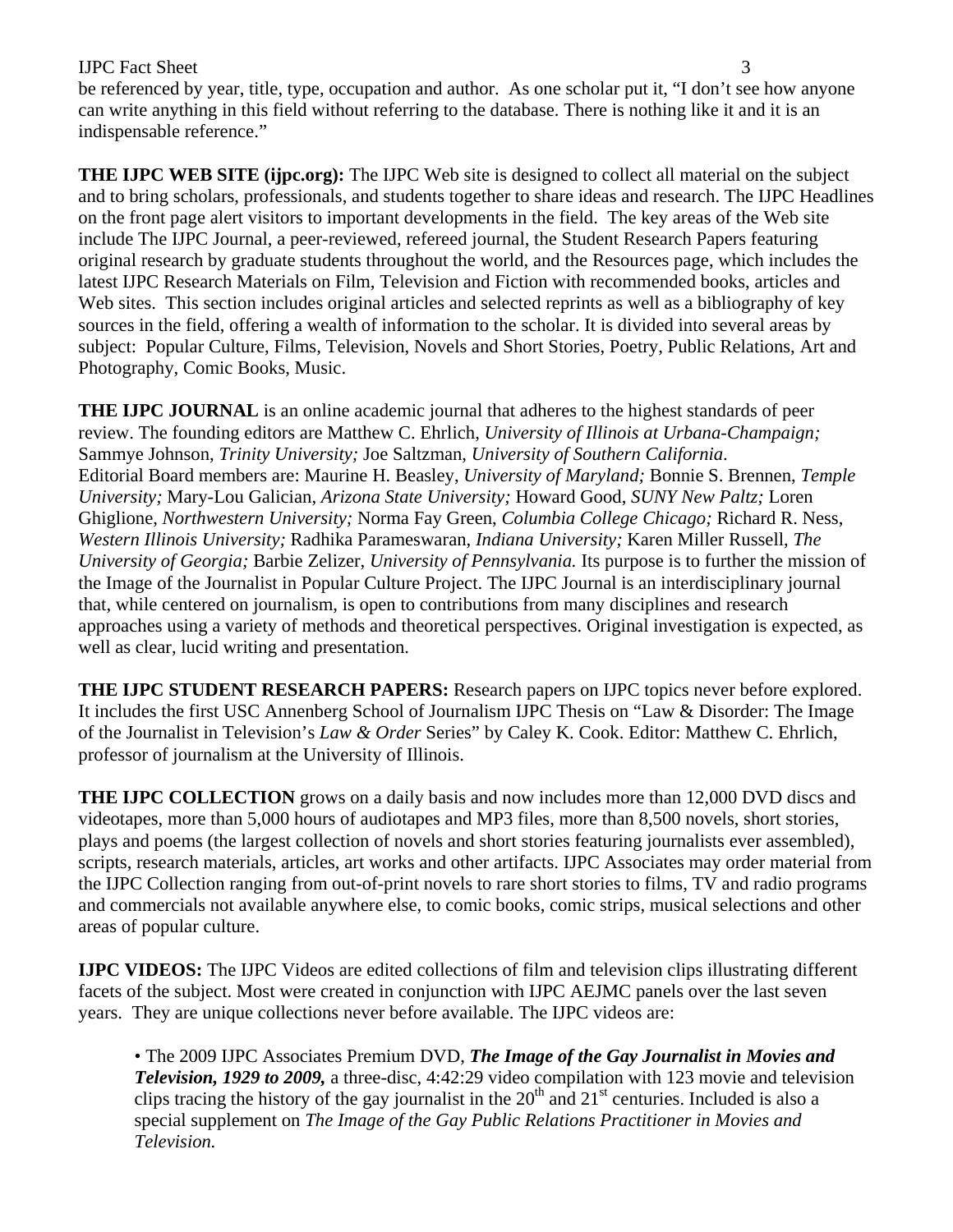• The 2008 IJPC Associates Premium DVD, *The Image of the War Correspondent in Movies and Television, 1931 to 2007,* a two-disc, 255-minute video compilation with 166 movie and television clips tracing the image of the war correspondent in films and television from 1931 to 2007.

• The 2007 IJPC Associates Premium DVD, *Journalism Ethics Goes to the Movies,* a 110 minute video compilation created to supplement the book *Journalism Ethics Goes to the Movies*  edited by Howard Good (Rowman & Littlefield, Lanham, MD). The book's 12 chapters explore issues that should concern anyone who aspires to a career in journalism, works in journalism or relies on journalism for daily information. The contributors do their exploring at the movies where sportswriters, war correspondents, investigative reporters, crime reporters, spin-doctors, TV anchors and harried city editors jostle for attention.

• The 2006 IJPC Associates Premium DVD, *The Image of the Broadcast Journalist in Movies and Television, 1931-2006,* a 2:48 video compilation with 200 movie and TV clips tracing the image of the broadcast journalist in films and television from 1931 to 2006.

• The 2005 IJPC Associates Premium DVD, *Real-Life Journalists in Movies and Television, 1939-2006,* a 2:13 video compilation with 79 movie and television clips tracing the image of the journalist in films and television from 1939 to 2006. Featuring real-life journalists or actors portraying real-life journalists or movies based on the lives of real-life journalists.

• The 2004 IJPC Associates Premium DVD, the *updated Sob Sisters: The Image of the Female Journalist, 1929-2007***,** a two-hour-and-41 minute video compilation with more than 136 movie and television clips documenting the history of the female journalist in film and television in the 20th and 21st centuries.

• The 2003 IJPC Associates Premium DVD, the *updated Hollywood Looks at the News: 1925- 2007,* a 1-hour-and-49-minute video compilation with 165 movie and television clips documenting the history of journalists in film and television in the 20th and 21st centuries.

Also available are 28 video documentaries on the image of the journalist in movies and television with more than 60 hours of video including multiple excerpts from nearly 650 films and television titles. More than 1,000 items were viewed and analyzed. A companion sample syllabus, available at ijpc.org, runs 188 pages.

**CLASSES:** Class materials offered by the IJPC are being used by faculty at more than two dozen universities throughout the country. The IJPC Videos are not only used in journalism classes, but also in courses in gender studies, feminist studies, and journalism law, history and ethics.

**IJPC-AEJMC PANELS:** The IJPC PF & R panels have become a popular fixtures at the Association for Education for Journalism and Mass Communications (AEJMC) conferences for the last seven years. For each panel, Saltzman creates special 10 to 15-minute videos taken from a two-hour-plus video based on that year's subject. The Entertainment Studies Interest Group and the Visual Communication Division on the Image of the Journalist in Popular Culture have co-sponsored panels on "The Image of Broadcast Journalists in Popular Culture," "Real-Life Journalists in Film and Television," "Sob Sisters: The Image of the Female Journalist in Popular Culture," and "Hollywood and the News: A History of the Image of the Journalist in Film and Television." In 2007, the Entertainment Studies Interest Group and the Ethics Interest Group co-sponsored "Journalism Ethics Goes to the Movies." In 2008, the Entertainment Studies